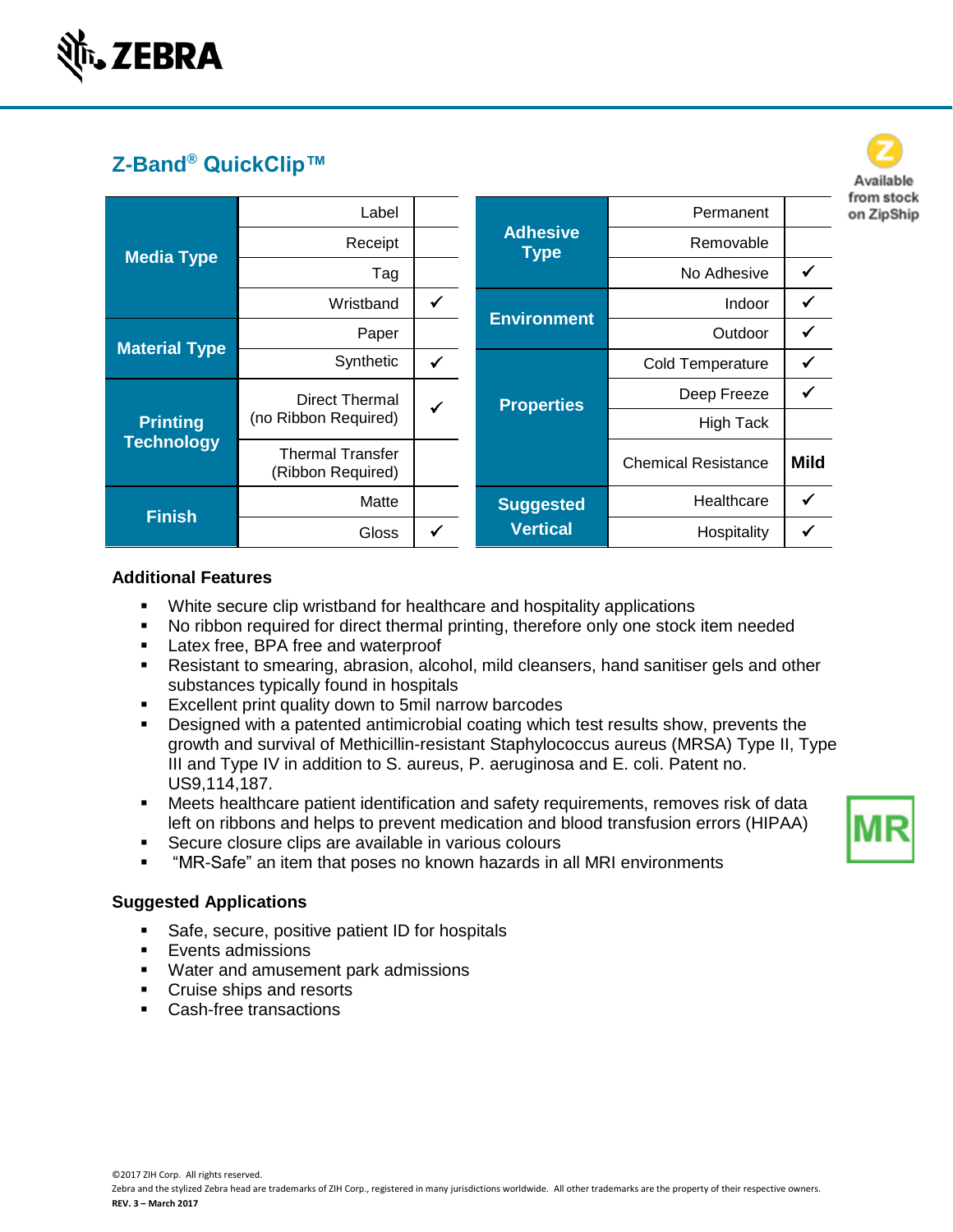

# **Technical Specifications**

|                  | <b>Description</b>                                                                                                                                                                  |                                    | <b>Caliper</b>                                                                                                                                                                |  |  |  |  |
|------------------|-------------------------------------------------------------------------------------------------------------------------------------------------------------------------------------|------------------------------------|-------------------------------------------------------------------------------------------------------------------------------------------------------------------------------|--|--|--|--|
| <b>Facestock</b> | Gloss white thermal imaging polypropylene                                                                                                                                           |                                    | 152.4 microns                                                                                                                                                                 |  |  |  |  |
|                  | <b>Recommended Zebra Printers:</b>                                                                                                                                                  | media holder                       | HC100, desktop, ZT200 Series and ZT410<br>thermal printers with the use of a 25mm                                                                                             |  |  |  |  |
|                  | <b>Minimum Application Temperature:</b><br>When the label is applied, the environment<br>and surface should be above this temperature                                               | N/A                                |                                                                                                                                                                               |  |  |  |  |
|                  | <b>Service Temperature Range:</b><br>Following correct application and appropriate<br>dwell time (usually 24hrs) the media will<br>withstand this temperature range                 | $-40^{\circ}$ C to 60 $^{\circ}$ C |                                                                                                                                                                               |  |  |  |  |
|                  | <b>Recommended Storage Conditions:</b><br>Storage of product before use                                                                                                             | 50% RH                             | 6 months duration when stored at 21°C at                                                                                                                                      |  |  |  |  |
|                  | <b>Expected Life Span in Application:</b><br>Following correct application and appropriate<br>dwell time (usually 24hrs) we expect, but do<br>not warrant, a life span as indicated | Indoor use, short term only        |                                                                                                                                                                               |  |  |  |  |
|                  | <b>Recommended Darkness and Print</b><br><b>Speed Settings:</b>                                                                                                                     | 50mm/sec (2ips)<br>50mm/sec (2ips) | ZPL Printers; Darkness: 22 Print Speed:<br>EPL Printers; Darkness: 13 Print Speed:<br>Printer settings automatically programmed<br>in Zebra HC100 printer at 102mm/sec (2ips) |  |  |  |  |

# **Expected Chemical Resistance**

|    | <b>Weak</b>  |                                                                  |                   | <b>Moderate</b> |                                                                    |                                         | <b>Harsh</b>                                           |                                             | <b>Extreme</b>                     |                                             |                |             |                                  |                      |                                               |        |                                                                    |
|----|--------------|------------------------------------------------------------------|-------------------|-----------------|--------------------------------------------------------------------|-----------------------------------------|--------------------------------------------------------|---------------------------------------------|------------------------------------|---------------------------------------------|----------------|-------------|----------------------------------|----------------------|-----------------------------------------------|--------|--------------------------------------------------------------------|
|    | <b>Blood</b> | 흐<br>$\overline{\phantom{a}}$<br>-<br>—<br>ш<br><u>doo</u><br>മ് | ater<br>土<br>င္ဟာ | ter<br>ັດວ      | $\sim$<br>Φ<br>obi<br>-<br>ౚఀ<br>$\mathbf{\underline{\Phi}}$<br>.≐ | $\overline{Q}$<br><u>ᅩ</u><br><u>co</u> | ൯<br>$-$<br>-<br>~<br>$\circ$<br>-<br>−<br>−<br>_<br>- | -<br>⋍<br>O<br>ā<br>Φ<br>$\frac{1}{2}$<br>ന | ◅<br>൨<br>$\overline{\phantom{0}}$ | $\overline{\mathsf{p}}$<br>.≔<br>asoli<br>ෆ | Φ<br>reas<br>ෆ | $\sim$<br>D | $\overline{\mathsf{P}}$<br>cetor | eflo<br>œ<br>≃<br>-- | $\overline{\underline{\mathsf{x}}}$<br>빋<br>_ | ш<br>ပ | $\overline{\mathsf{P}}$<br>$\sim$<br>$\mathbf{\underline{\omega}}$ |
| DT |              |                                                                  |                   |                 |                                                                    |                                         |                                                        |                                             |                                    |                                             |                |             |                                  |                      |                                               |        |                                                                    |

"✓" indicates acceptable chemical resistance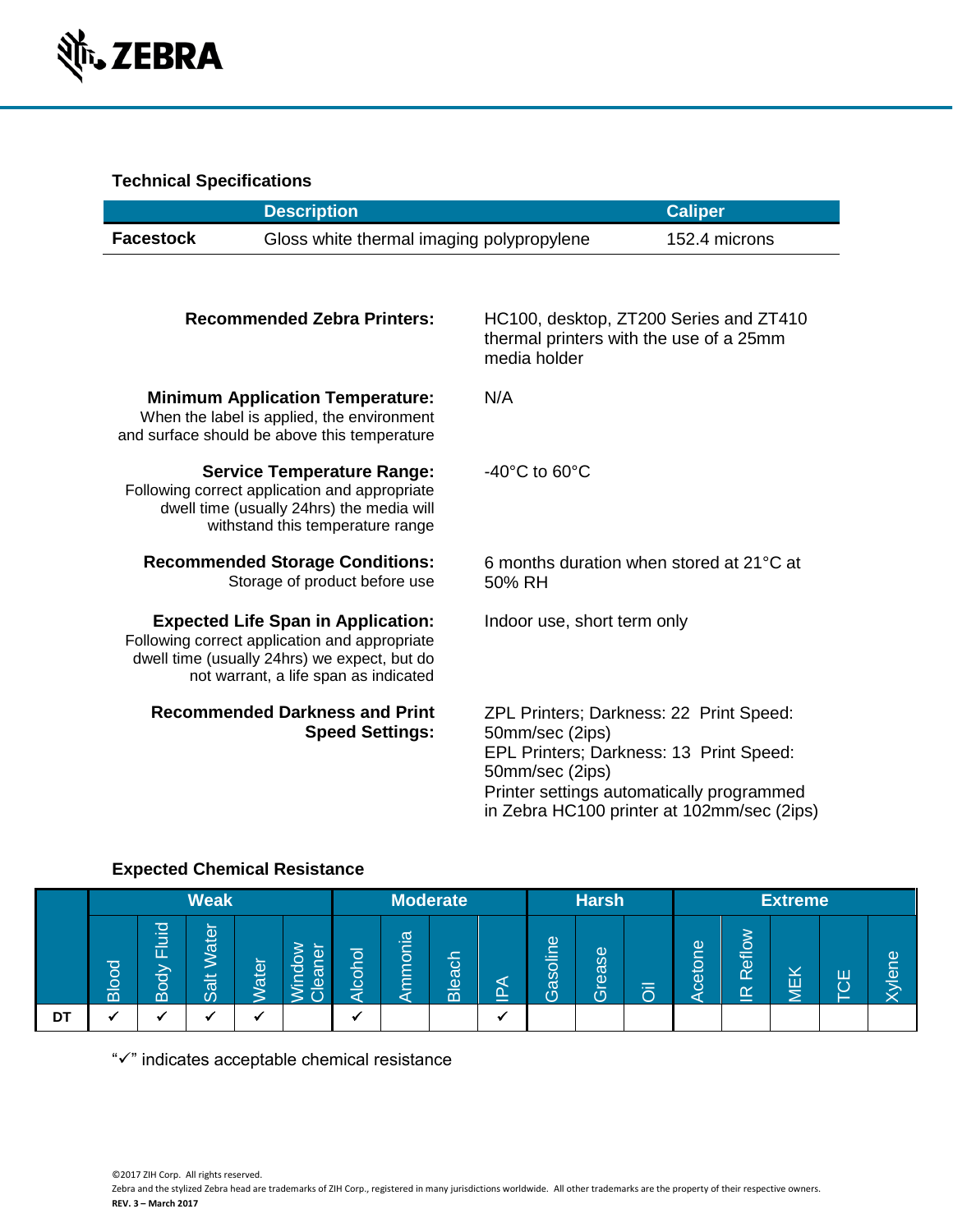

## **Z-Band QuickClip Performance and Durability**

The image durability of a 5 mil narrow-bar 16 digit Code 128 barcode printed on a Zebra wristband at Zebra's recommended darkness and speed settings was measured by scanning with an MS 1690 Focus Area Imaging Bar Code Scanner after exposure to solvents, abrasion and water. For each test performed, a "Pass" or "Fail" was noted.

Pass= Immediate scan of barcode without repeated attempts

| <b>Test</b>             | <b>Outcome</b>                                                   |
|-------------------------|------------------------------------------------------------------|
| <b>Abrasion Test</b>    | Pass: Exceeds 1000x with a dry crocking cloth                    |
| Water                   | Pass: Withstands total immersion in 40°C water for up to 6 hours |
| 91% IPA                 | Pass: Withstands 50x rubs with soaked cotton applicator          |
| 70% IPA                 | Pass: Withstands 50x rubs with soaked cotton applicator          |
| <b>Betadine</b>         | Pass: Withstands 100x rubs with soaked cotton applicator         |
| <b>Purell</b>           | Pass: Withstands 50x rubs with soaked cotton applicator          |
| <b>Tensile strength</b> | Pass: Withstands up to 45 pounds of force                        |

Fail= Failure of barcode to scan or required repeated attempts to scan

For details of durability testing and information regarding Zebra's patent-pending anti-microbial feature, please visit www.zebra.com or contact your Supplies Specialist Representative.

### **Z-Band Skin Irritation Testing**

Independent laboratory test for skin irritability were conducted by Toxicant Corporation, 15 Wiggins Ave. Bedford, MA 01730, USA.

#### Test method

The test articles received a topical 4-hour application of the USP 0.9% Sodium Chloride for Injection (Nalco) and Cottonseed Oil (CSO) extracts of the Z-Band materials. After 72 hours, there were no signs of erythema or edema.

Z-Band wristbands were tested to FDA 21CFR, Part 58, referencing:

- ISO 10993-10, 2002, Biological Evaluation of Medical Devices—Part 10: Tests for Irritation and Delayed-Type Hypersensitivity
- ISO 10993-12, 2002, Biological Evaluation of Medical Devices—Part 12: Sample Preparation and Reference Materials
- **ISO/IEC 17025, 2005, General Requirements for the Competence of Testing and** Calibration Laboratories

Z-Band wristbands are not likely to cause dermal irritation and are considered a negligible irritant, according to Toxikon Corporation.

©2017 ZIH Corp. All rights reserved.